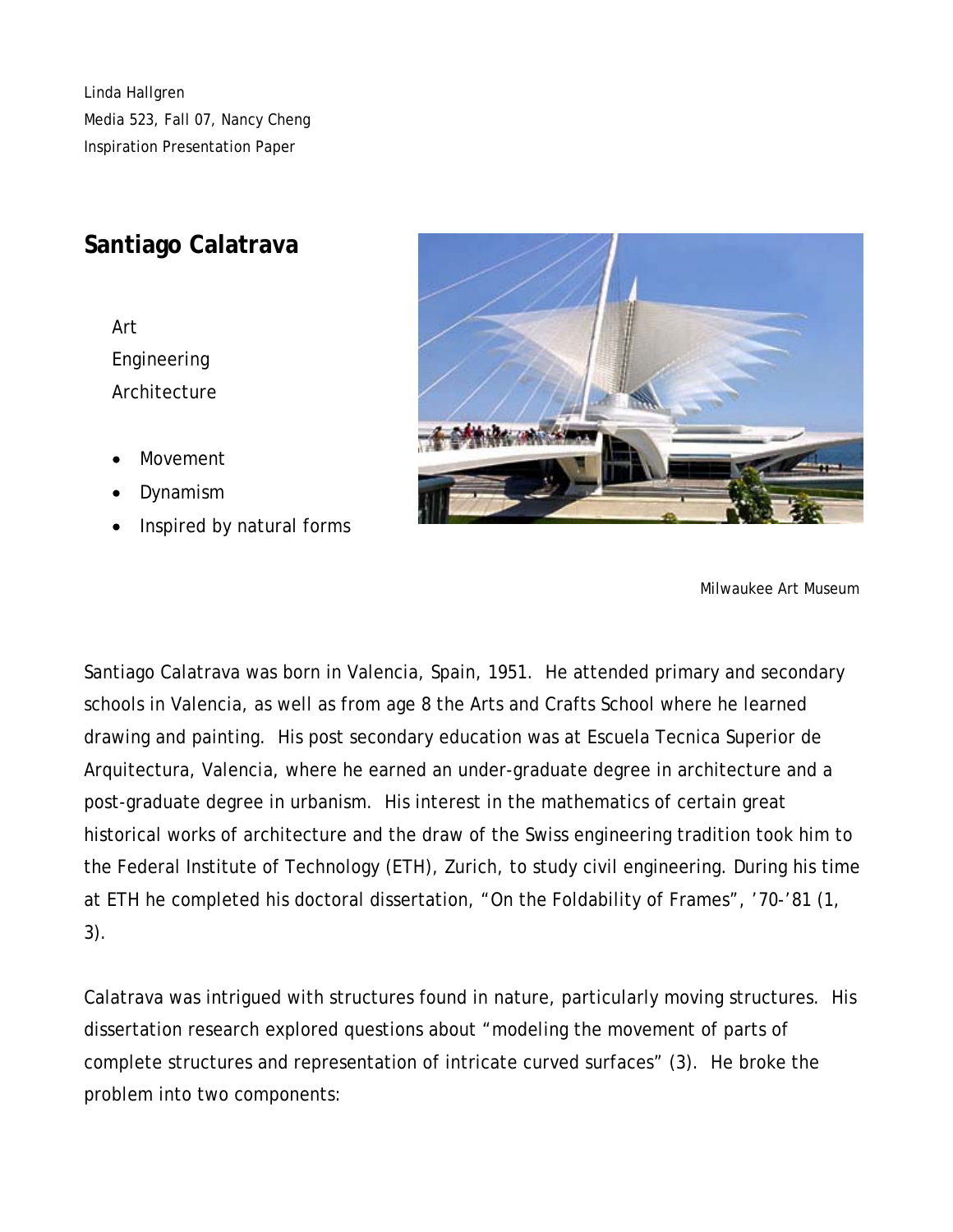- Modeling geometrical transformation of 3 dimensional frames into more compact arrangements
- Articulating the mechanical connectors in the joints required for the sequential transformation, abstracting aspects of strength of materials (3)
- **Example: Modeling geometrical transformation of 3 dimensional frames into more compact arrangements (small scale, wood)**







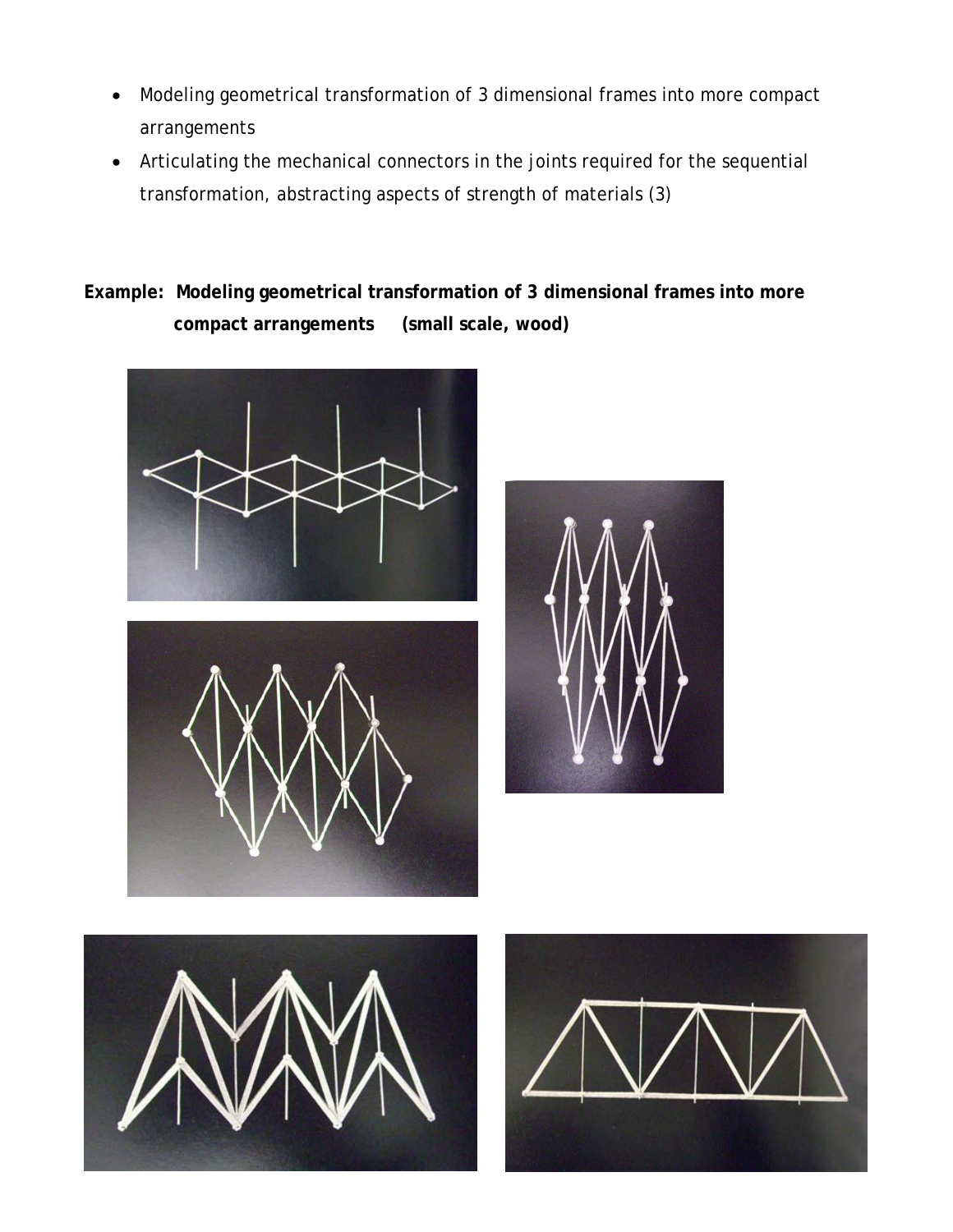

**Example: Articulating the mechanical connectors in the joints (small scale, wood)**



In his dissertation, these examples and many others are accompanied by extensive mathematical explanations and equations.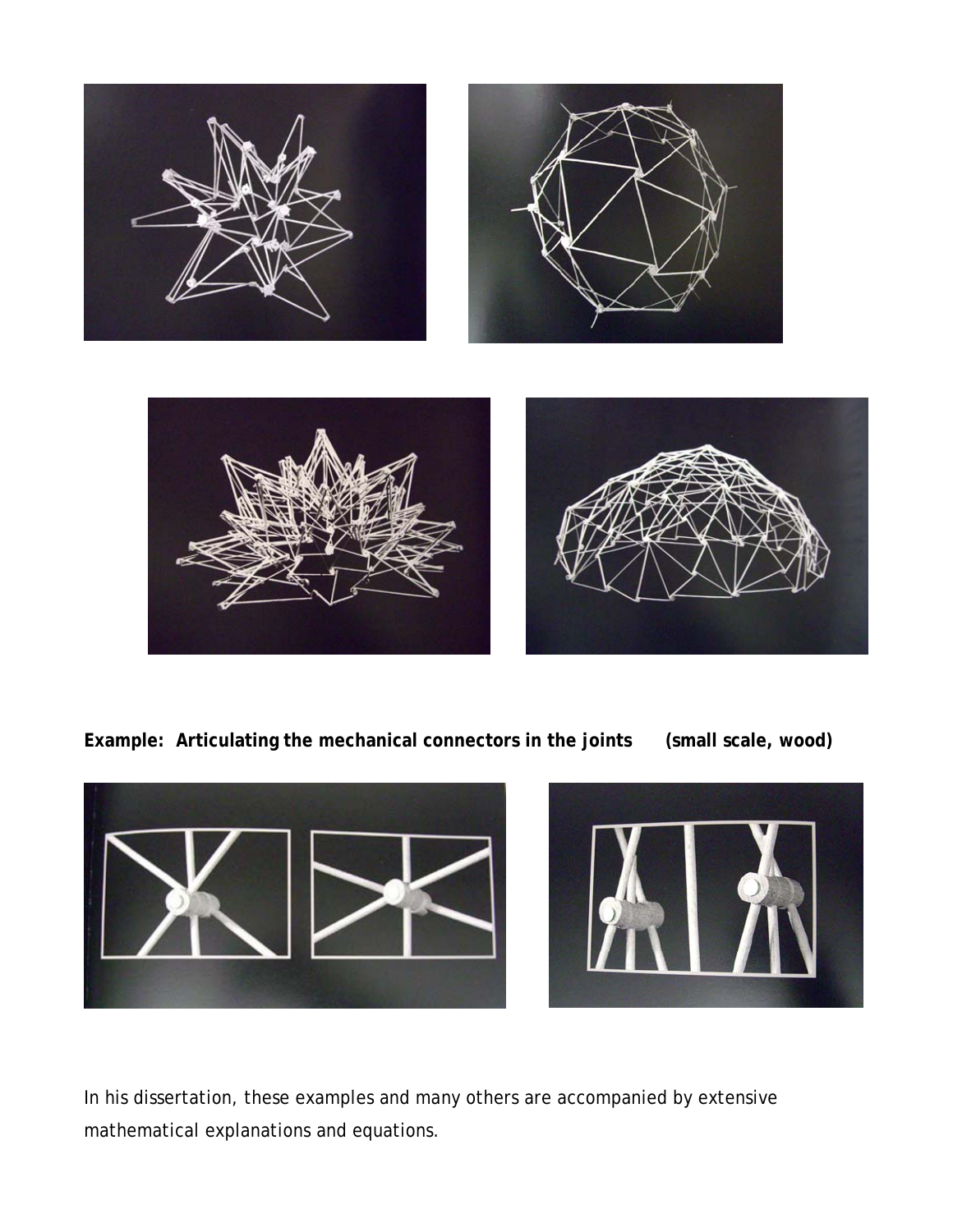## **Bones and Skeletal Systems**

The first 10 years of Calatrava's practice were spent working in Zurich. Harbison, in Creatures from the Mind of the Engineer, explains Calatrava's work in Zurich as "the desire to express and understand structure with skeletal clarity and the desire to create enormous and impinging creatures.. caters to intellect, senses and emotion at once.. neither cold.. nor lurid" (2).

The inspiration for many, if not all of Calatrava's projects can be found in nature and in the machines and structures of nature. Forms resembling bones and skeletal systems are often in the structure of his work (2).



Concrete Pavillion, Swiss Building Fair, Basel, 1989.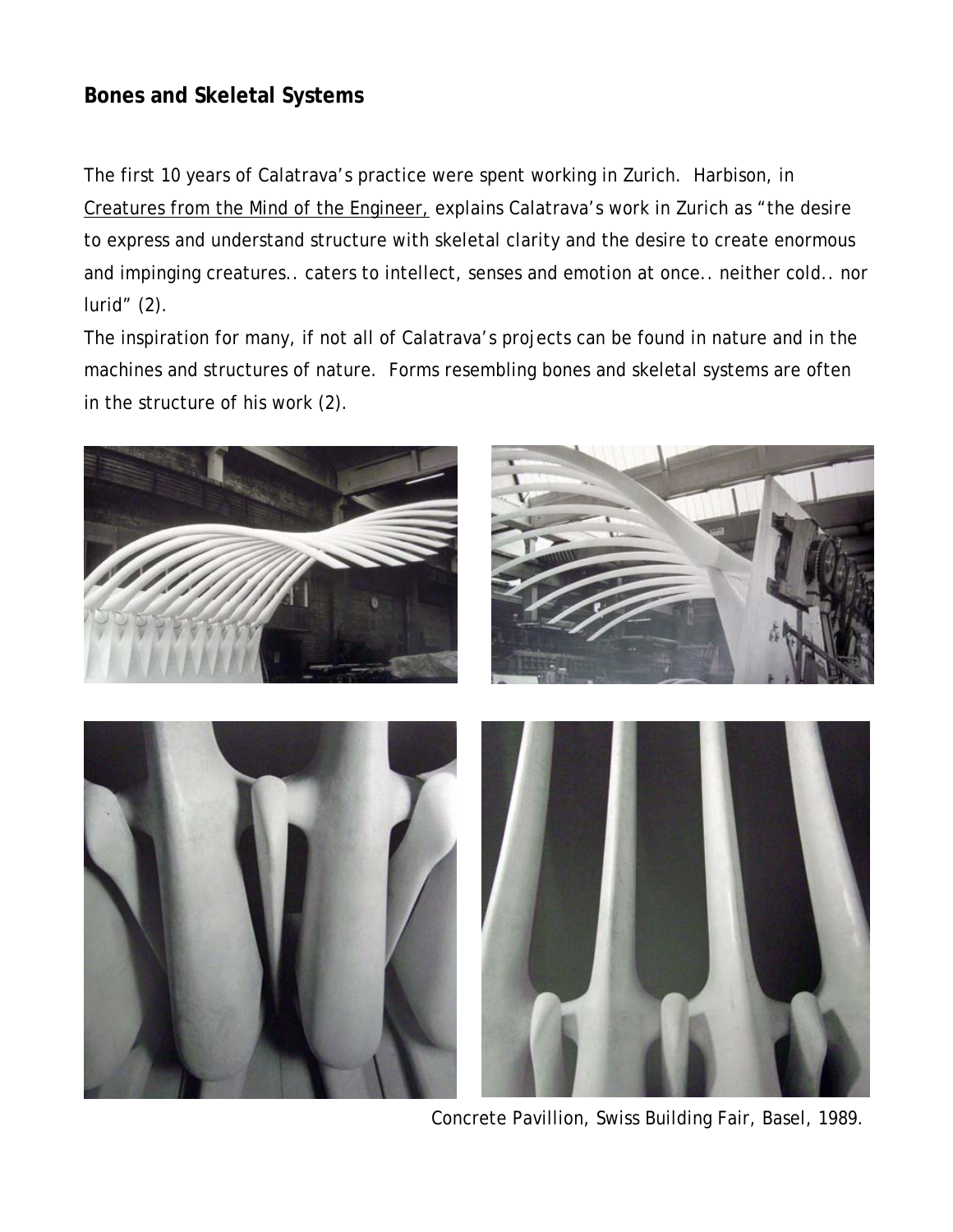Many early works in Zurich were canopy or roof structures, such as the remarkable yet simple Ernstings Warehouse, 1983-1985.



#### **Waves**

Wave forms recur in Calatrava's work. Early wave forms were experimental models, then mid sized public art installations, then the roof of the winery for Bodega & Bebidas at San Sebastian, Spain, then a huge installation "the Nations Wall" at the Athens Olympics. The art installations are moving sculptures. These wave forms are constructed with a series of straight members that rotate at the centerf each member causing the wave to undulate.



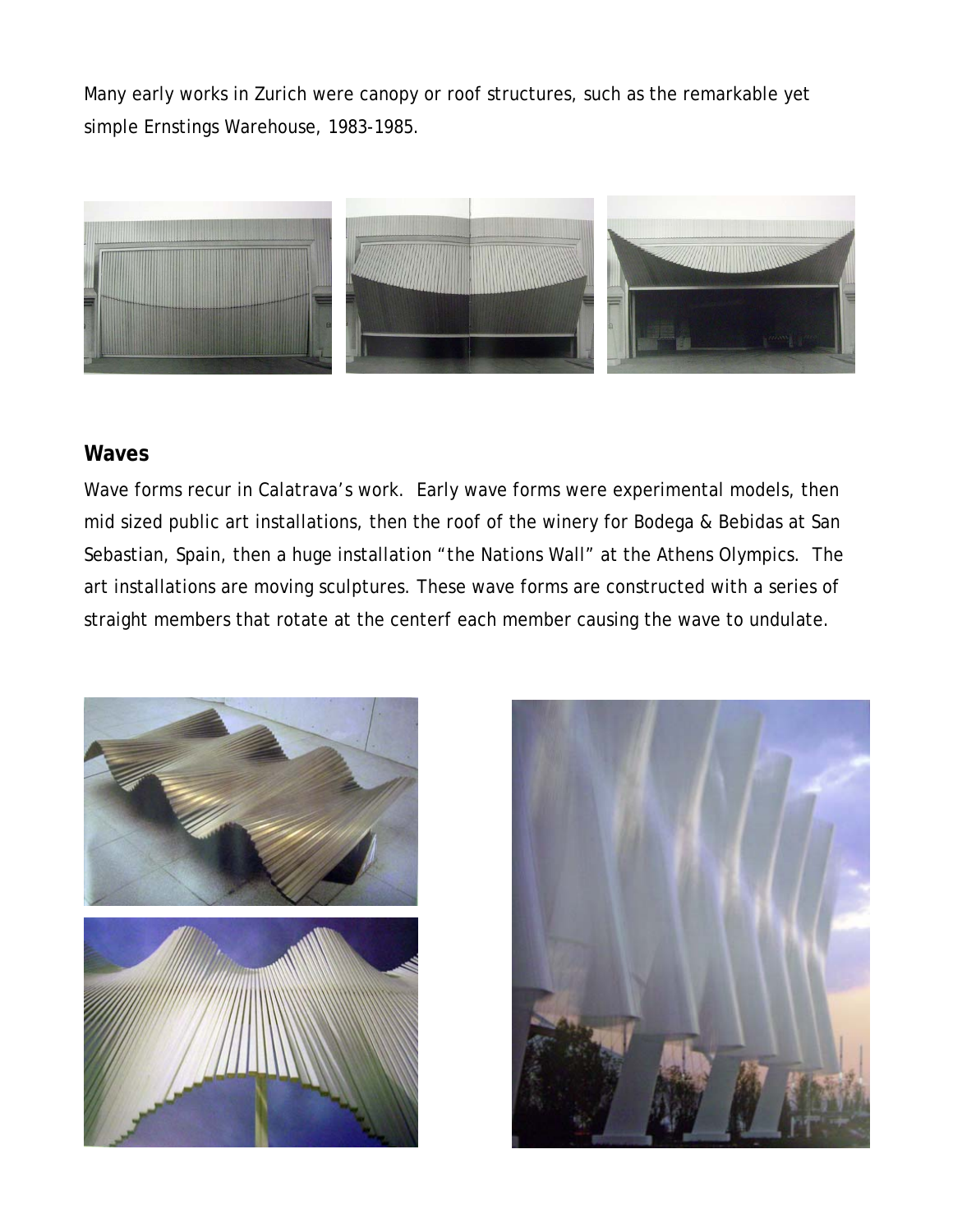Bodega & Bebidas Winery, San Sebastian/Laguardia, Spain







### **Sketching**

In his book, Santiago Calatrava's Creative Process, Alexander Tonzis shows many examples of Calatrava's sketches of natural forms. Calatrava explores the relationship between natural forms and possible built forms.

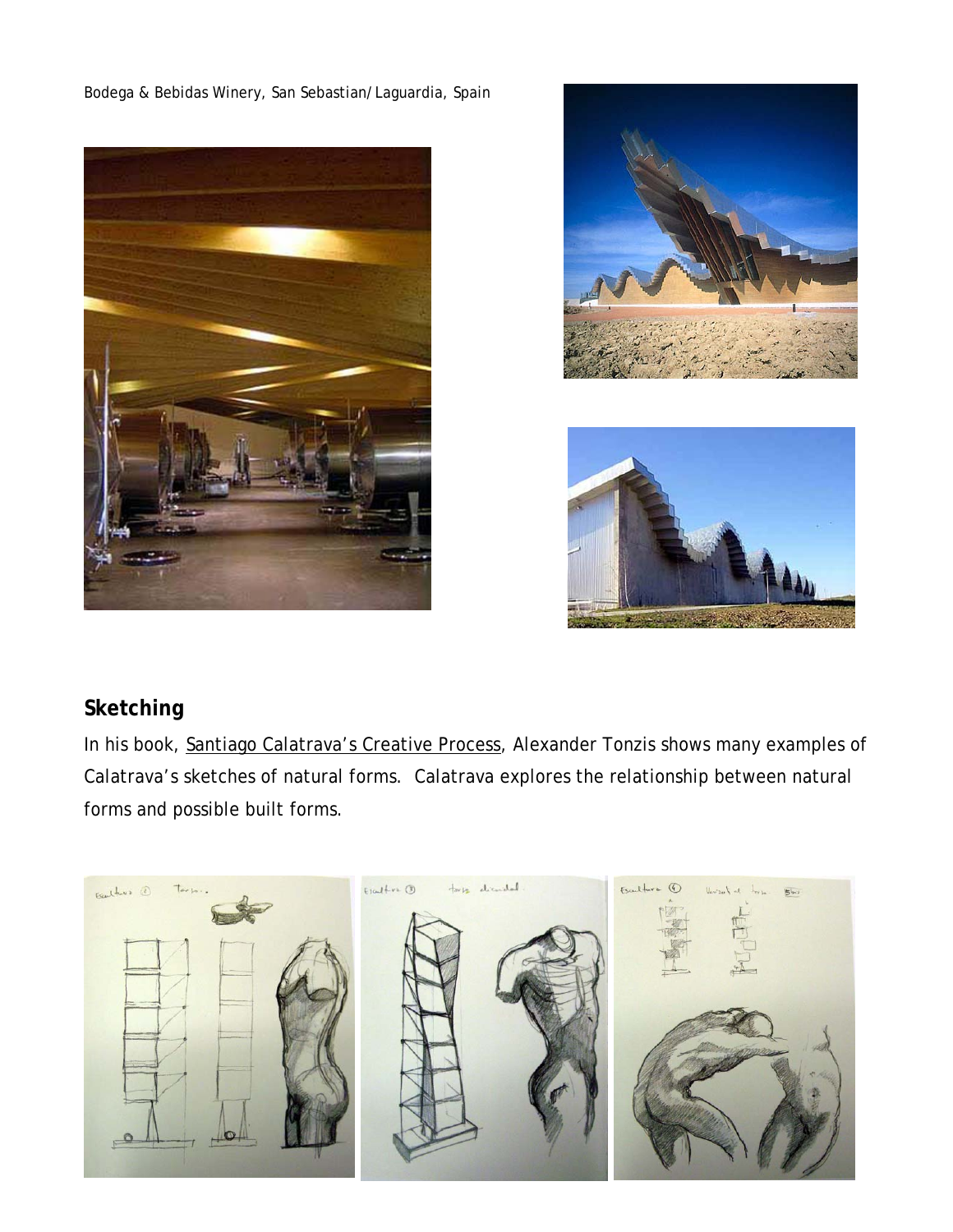

The human figure is frequently the inspiration for Calatrava's work.



2004 Athens Olympics Torch

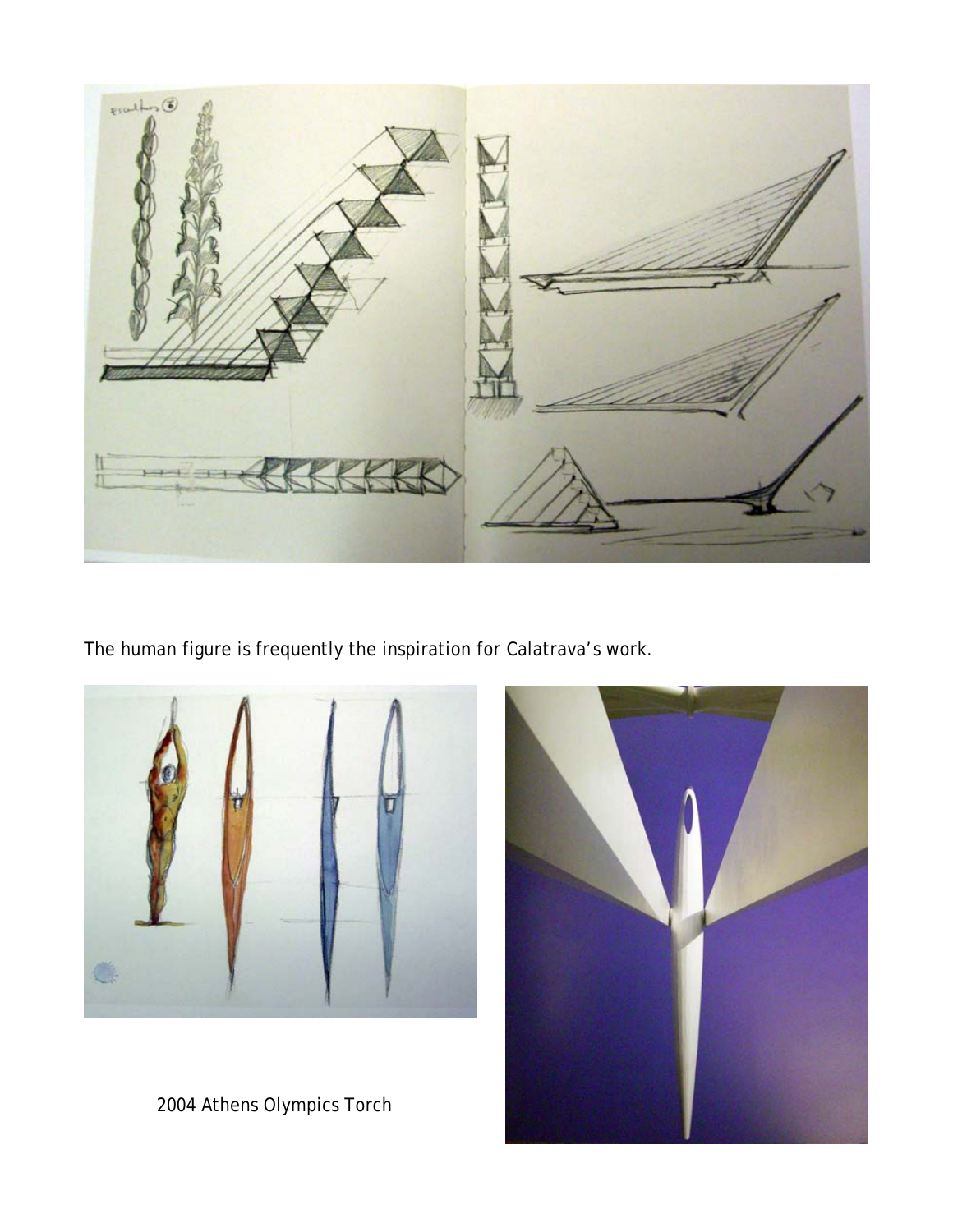

Montjuic Standard Lamp. 1989.

# **Wings**

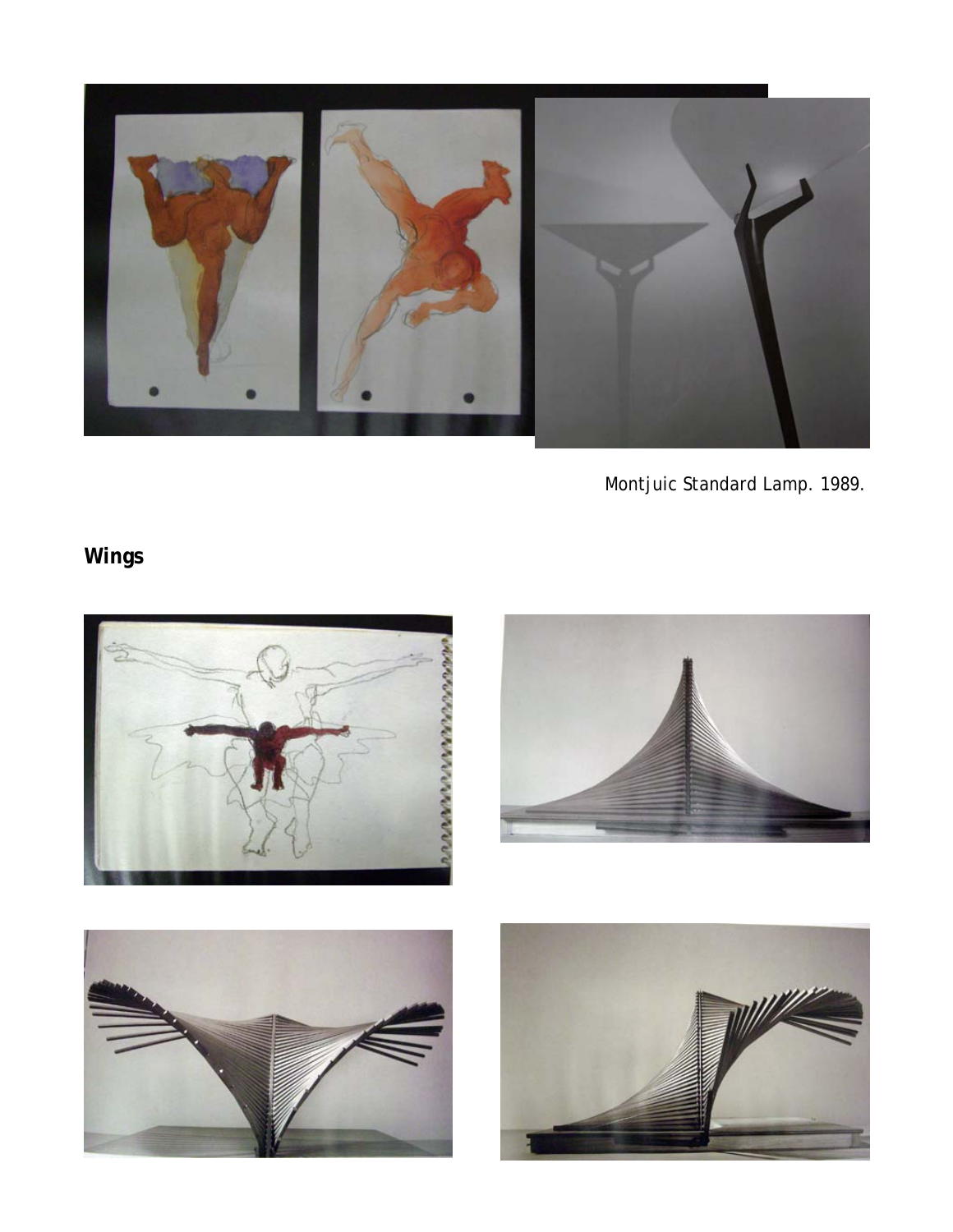Wings are a recurring theme in Calatrava's work. These examples show his analogy between the human form and a winged creature. The model is early exploration of kinetic sculpture animating straight segments to affect curves as with his wave forms. This wing model is built almost literally in huge scale at the Milwaukee Art Museum (see page 1 for photo).

Gunther Feuerstein in his book Biomorphic Architecture, shows sketches from Calatrava's design process for the Kuwait Pavillion. He drew two hands open and apart, and then together with interlocking fingers (5). In the Kuwairt Pavillion finger-like or rib-like members pivot to open or close the pavilion.



Kuwait Pavillion, Expo '92, Saville Spain

Santiago Calatrava's structures are an unusual blending of art, architecture, engineering, and reflect his great love of natural form and motion. His choice of white as the only color in his creations reinforces this emphasis on form and motion. His sketch books illustrate the direct connection in his design process between the human form or forms found in nature and his structures. The structures are anthropomorphic or naturomorphic without blatant mimicry. They echo things that we know and therefore give his work familiarity. Yet his works are individually unique and a departure from traditional built form. Calatrava's works are distinct and monumental without being alien to the human form and the natural world as is much of contemporary monumental architecture.